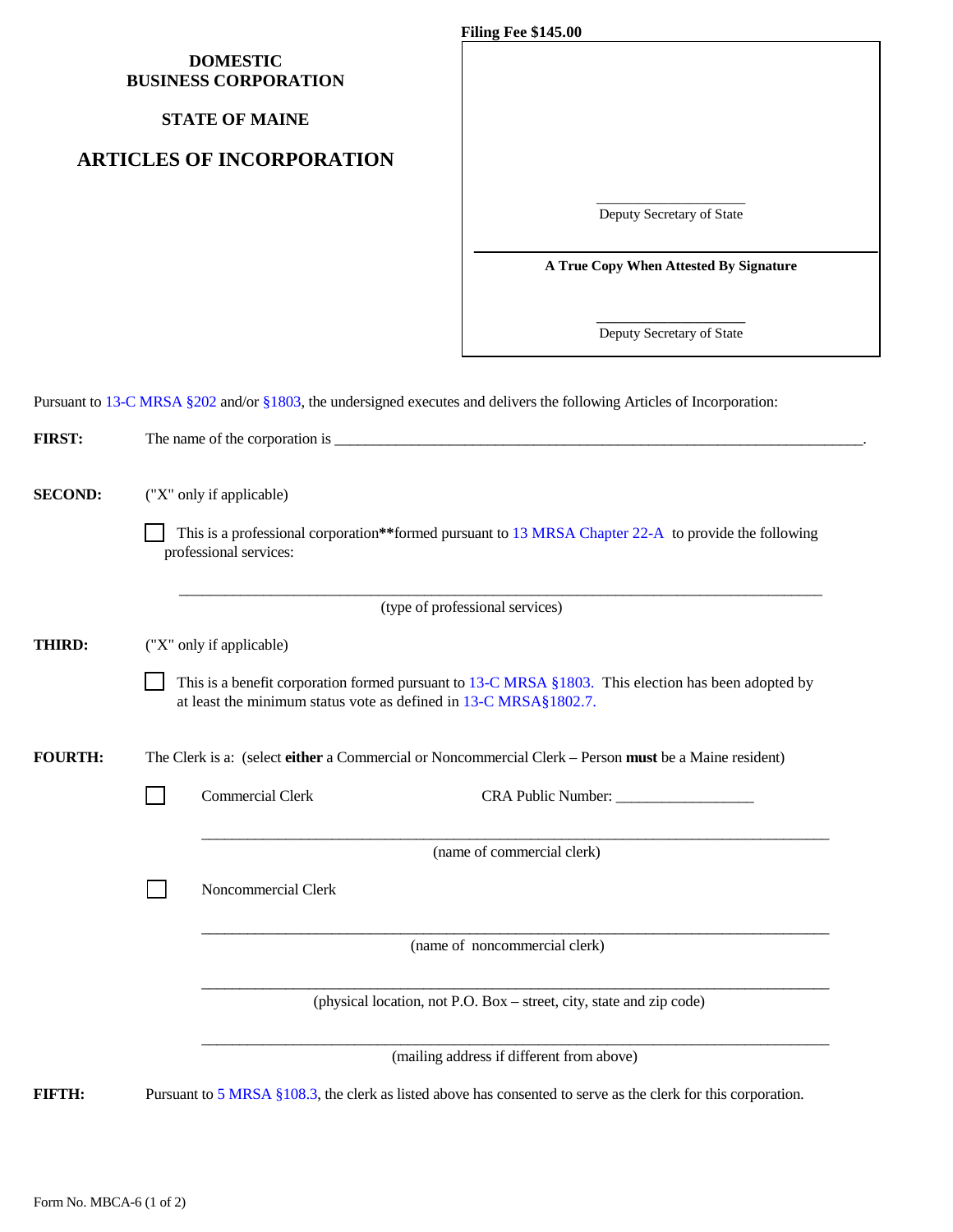| <b>SIXTH:</b>    | ("X" one box only)       |                                                                                                                                                                                                                                                                    |  |  |
|------------------|--------------------------|--------------------------------------------------------------------------------------------------------------------------------------------------------------------------------------------------------------------------------------------------------------------|--|--|
|                  |                          | There shall be only one class of shares. The number of authorized shares is _______________________________.                                                                                                                                                       |  |  |
|                  |                          |                                                                                                                                                                                                                                                                    |  |  |
|                  |                          | There shall be two or more classes or series of shares. The information required by 13-C MRSA §601 concerning<br>each such class and series is set forth in Exhibit _____ attached hereto and made a part hereof.                                                  |  |  |
| <b>SEVENTH:</b>  | ("X" one box only)       |                                                                                                                                                                                                                                                                    |  |  |
|                  |                          | The corporation will have a board of directors.                                                                                                                                                                                                                    |  |  |
|                  |                          | There will be no directors; the business of the Corporation will be managed by shareholders. (13-C MRSA §743)                                                                                                                                                      |  |  |
| EIGHTH:          |                          | (For corporations with directors, each of the following provisions is optional – "X" only if applicable)                                                                                                                                                           |  |  |
|                  |                          | The number of directors is limited as follows: not fewer than _______ nor more than _______ directors.<br>(13-C MRSA §803)                                                                                                                                         |  |  |
|                  |                          | To the fullest extent permitted by 13-C MRSA §202.2.D, a director shall have no liability to the Corporation or its<br>shareholders for money damages for an action taken or a failure to take an action as a director.                                            |  |  |
|                  |                          | Except as otherwise specified by contract or in its bylaws, the Corporation shall in all cases provide<br>indemnification (including advances of expenses) to its directors and officers to the fullest extent permitted by law.<br>(13-C MRSA §§202, 857 and 859) |  |  |
| NINTH:           | ("X" only if applicable) |                                                                                                                                                                                                                                                                    |  |  |
|                  |                          | The Corporation elects to have preemptive rights as defined in 13-C MRSA §641.                                                                                                                                                                                     |  |  |
| TENTH:           | ("X" only if applicable) |                                                                                                                                                                                                                                                                    |  |  |
|                  |                          | Additional provisions of these Articles of Incorporation are set forth in Exhibit ____ attached hereto and made a part<br>hereof. (13-C MRSA §202 and 13-C MRSA §1811)                                                                                             |  |  |
| <b>ELEVENTH:</b> |                          | Name and address of additional Incorporators is set forth on Exhibit __ attached hereto.                                                                                                                                                                           |  |  |
| Dated            |                          | $*By$ <sub>____</sub>                                                                                                                                                                                                                                              |  |  |
|                  |                          | (original written signature)                                                                                                                                                                                                                                       |  |  |

\_\_\_\_\_\_\_\_\_\_\_\_\_\_\_\_\_\_\_\_\_\_\_\_\_\_\_\_\_\_\_\_\_\_\_\_\_\_\_\_\_\_\_\_\_\_\_\_ (type or print name of incorporator)

\*\*The professional corporation name must contain one of the following: "chartered," "professional corporation," "professional association" or "service corporation" or the abbreviation "P.C.," "P.A." or "S.C.". **Examples** of professional service corporations are accountants, attorneys, chiropractors, dentists, registered nurses and veterinarians. (This is not an inclusive list – se[e 13 MRSA §723.7.\)](http://www.mainelegislature.org/legis/statutes/13/title13sec723.html)

\*These articles must be dated and executed pursuant t[o 13-C MRSA §121.5.](http://www.mainelegislature.org/legis/statutes/13-C/title13-Csec121.html) by an incorporator.

Please remit your payment made payable to the Maine Secretary of State.

Submit completed form to: **Secretary of State Division of Corporations, UCC and Commissions 101 State House Station, Augusta, ME 04333-0101** Telephone Inquiries: **(207) 624-7752** Email Inquiries: [CEC.Corporations@Maine.gov](mailto:CEC.Corporations@Maine.gov)

 $\overline{\phantom{a}}$